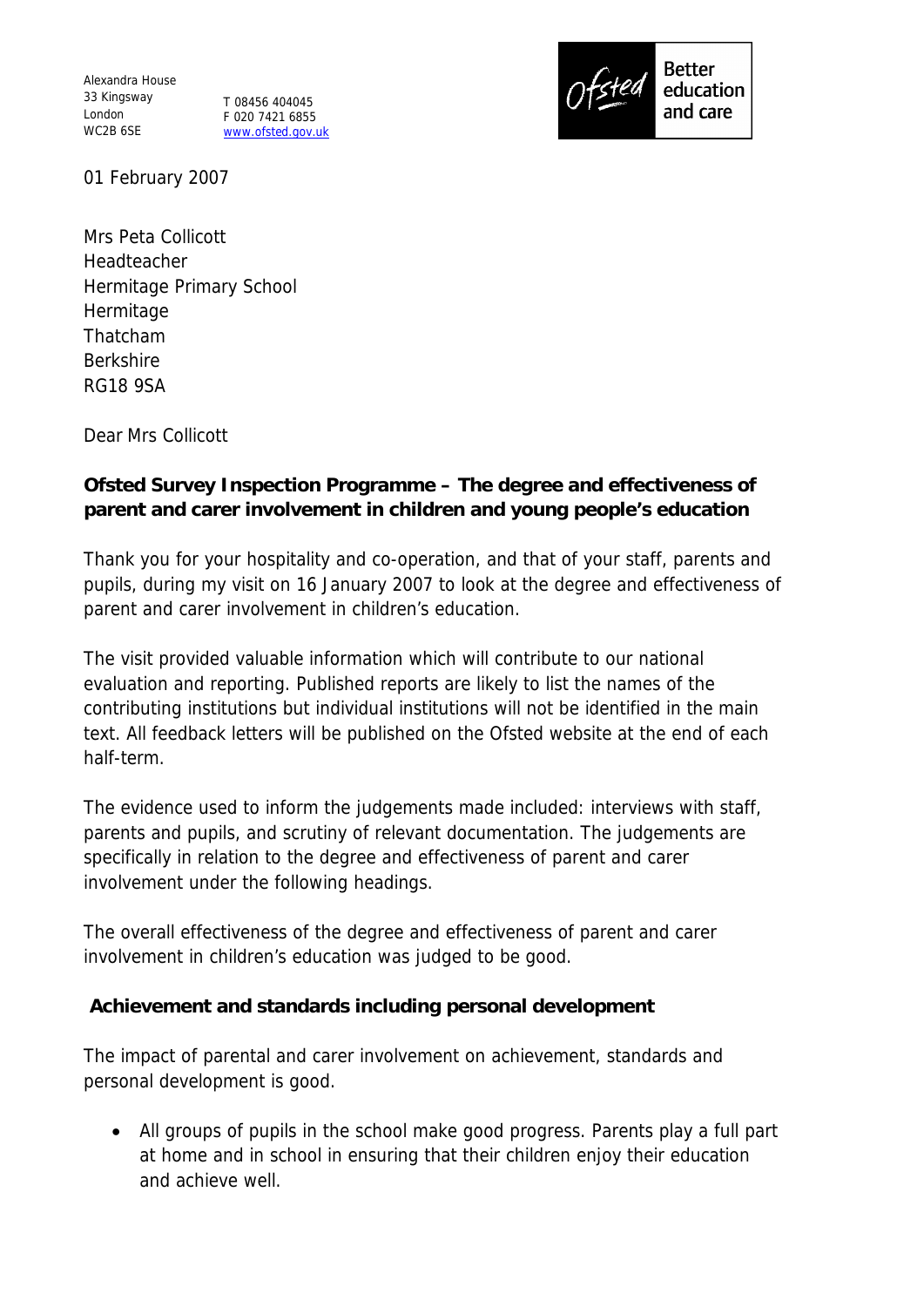- The school is particularly successful in meeting the needs of able, gifted and talented pupils and involving parents in pupils' individual programmes. The school has been recognised for its work by receiving the Challenge award.
- The needs of pupils with learning difficulties and disabilities are met well; parents have a weekly opportunity to meet the Special Educational Needs coordinator if they wish. Parents of these children commented how involved they had been and how their children had progressed well as a result of appropriate intervention.
- Parents' involvement in clubs and activities contributes to pupils' engagement and enjoyment and boosts their confidence (for example, the impact of the garden project on achievement in science).
- The school successfully involves parents to promote the personal development and well-being of pupils. Consequently levels of attendance are very good and behaviour of pupils is of a high standard.
- Pupil's healthy lifestyles are developed through parents using their skills and expertise to lead netball, hockey and rugby activities.
- Parental involvement in mathematics workshops has contributed to pupils' economic well being.
- Induction arrangements are very good. The school has been awarded a "Kitemark" for its provision in the Foundation Stage. The local authority advisor commented on the strong links with parents, the well managed programme of home visits and the parental contribution to the Foundation Stage Profile. Parents contribute regularly to their children's learning diaries.
- In questionnaires all parents who responded said their children enjoy school and make good progress.

**Quality of teaching and learning including assessment, support and guidance**

The impact of parent and carer involvement in these areas is good.

- The assessment for learning workshop was successful in raising parents' awareness; this has not been repeated but there are plans for another session in 2007 which will involve targets.
- The home school agreement between parents, pupils and the school is an effective initiative to engage parents in their children's learning. No one in the school has overall responsibility for this as it is managed across three age groups.
- Parents can access information about the school from its website.
- Parents are actively involved when pupils have a targeted improvement plan or individual education plan and contribute to the learning of younger children through the Foundation Stage profile.
- Parents have been kept fully informed through the governors' annual report to parents.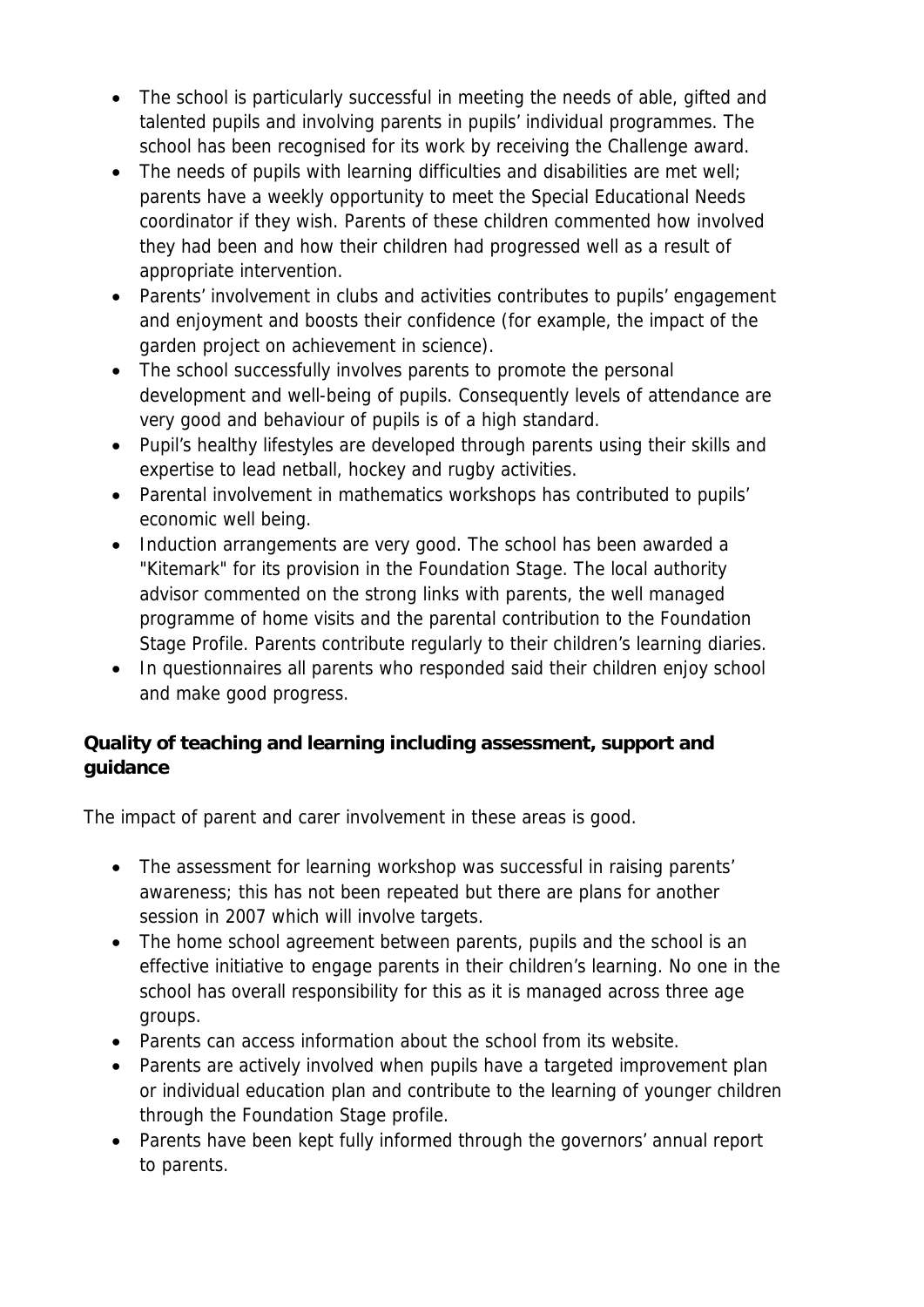- Parents provide support in class either on a regular basis supporting pupils in the classroom for example, hearing children read) or at special events such as arts week when their talents are fully employed.
- Parents receive feedback through regular parents' meetings and reports which detail their children's attainment and targets for the future. Outcomes of these targets are shared at following parents' meetings.
- Parents support their children at home by helping them with their homework, providing the necessary resources, ensuring it is completed and giving them a range of experiences through trips and membership of organisations.

## **Quality of the curriculum**

The impact of parental involvement on the quality of the curriculum is outstanding.

- Parents contribute significantly by providing lifts on school trips; they take the lead on extra curricular activities (sports, garden club, arts week, and magazine club). They have provided curriculum resources and ensured maximum attendance at a geography residential field trip.
- As a result of parental involvement there is a higher take up of sporting clubs such as netball.
- Parents also contribute to supporting the 'caterpillar club' held after school.
- Parents also contribute their skills as school nurse and librarian.
- The active parent teacher association generates considerable funds for the school to support the curriculum.

**Leadership and management of parent and carer involvement**

Leadership and management in relation to parental involvement are good.

- The headteacher and senior members of staff have a clear commitment to involving parents and carers in the education of the pupils which is seen in the welcoming ethos and very positive feedback from parents. This is especially so in the induction arrangements for new parents.
- Leaders ensure that parents are involved in every aspect of school life and are confident in giving parents significant responsibility in leading activities.
- The school consults with parents on a regular basis and always responds to and follow up any of the few concerns that are expressed. Feedback of questionnaire outcomes is regularly given through newsletters. Parental concerns are discussed at governing body and staff meetings. Parents particularly praised the presence of the headteacher and members of staff at the gate "in all weathers" at the start and end of the school day.
- Parent governors provide both support and challenge to the school. They are well informed and use this information to make collective decisions in the interest of the school.